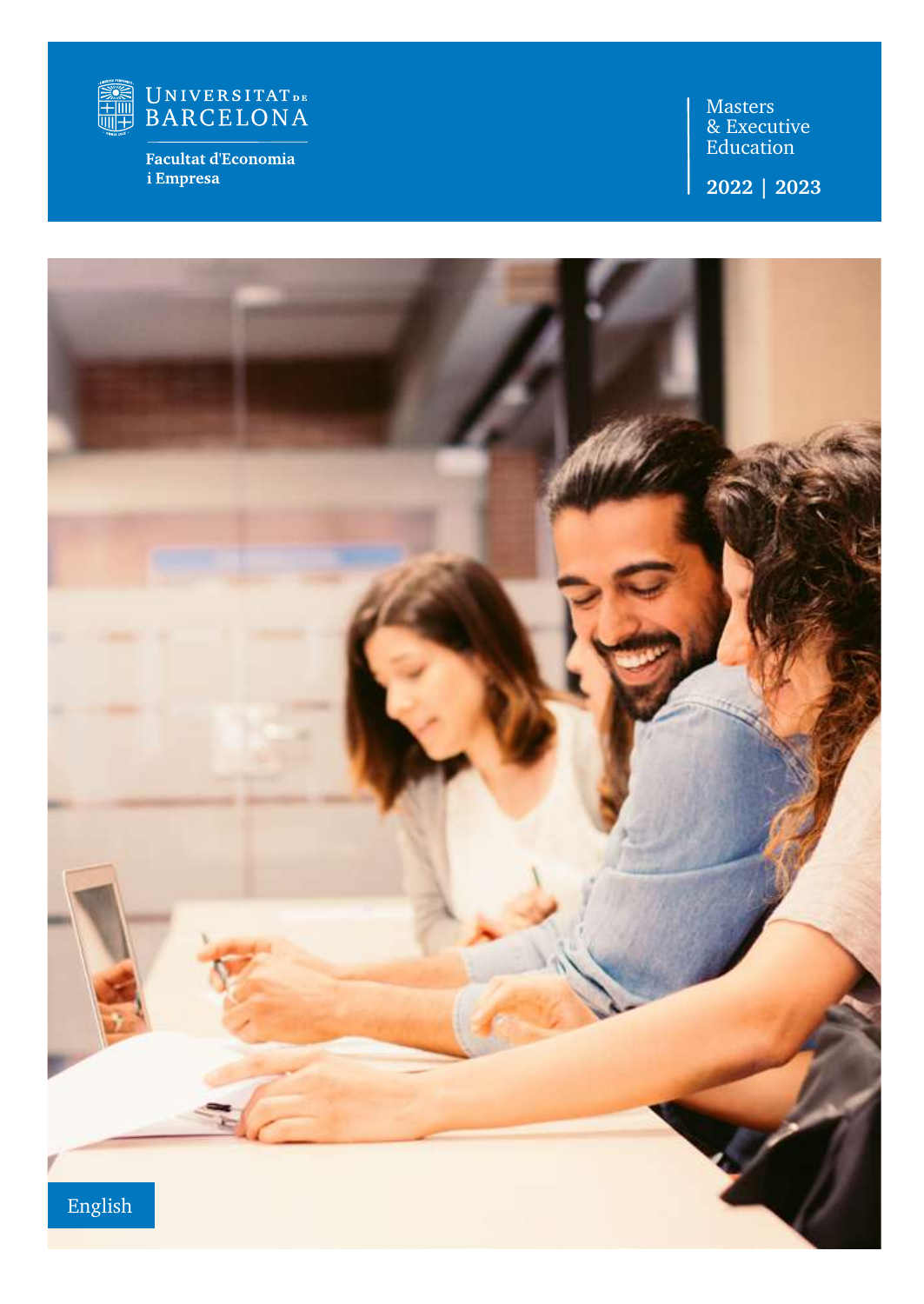

**Facultat d'Economia** i Empresa



# Ramon Alemany

*Dean of the Faculty of Economics and Business University of Barcelona*

The University of Barcelona's Faculty of Economics and Business is a leading centre in southern Europe for teaching economics, business, sociology and statistics. It was the first faculty to train economists in Catalonia, and combines the historical tradition of the UB with its strong commitment to modernity and internationalisation in recent years.

The UB is the national leader in the main international league tables. The Faculty makes an important contribution to maintaining this position. More specifically, our university is the top university in the country in rankings such as the QS World University Rankings and the Academic Ranking of World Universities.

This position was obtained because of the quality of the courses on offer and the quality of the research. The UB School of Economics, the UB Business School and the UB School of Sociology bring together research and international postgraduate studies in economics, business and sociology. The Faculty has an important number of groups recognised as established research groups in their field by the Government of Catalonia, with hundreds of active researchers.

The Faculty offers a wide range of quality postgraduate courses for the academic year 2022-2023. These include both university master's degrees and Executive Education (Lifelong learning master and postgraduate degrees). Situated on the Barcelona Knowledge Campus (BKC) at Pedralbes, a campus of international excellence, the Faculty of Economics and Business offers the opportunity to receive excellent training, provided by academics who are experts in their fields. A wide range of university services are available to students, such as the chance to undertake professional placements.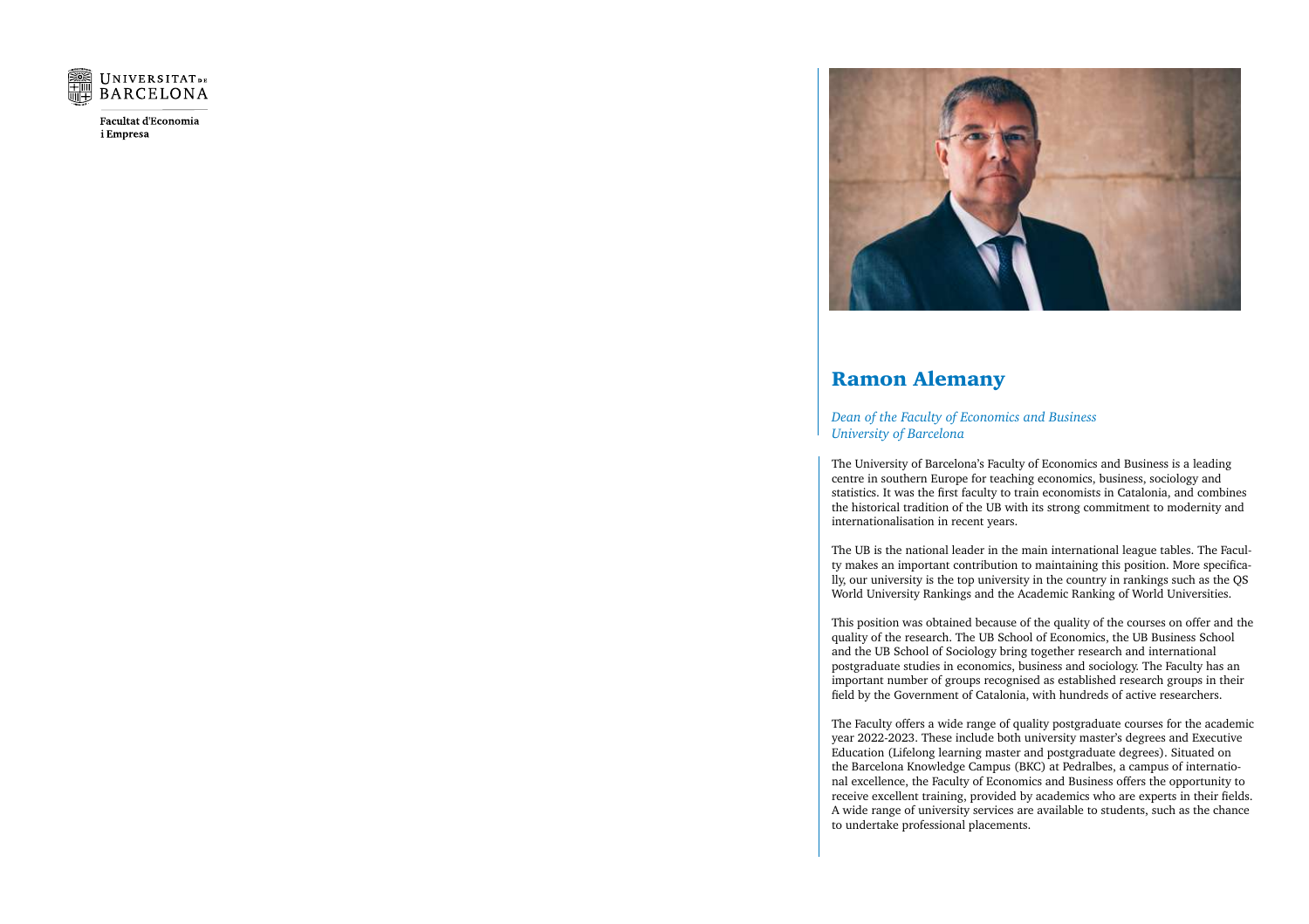# The Faculty of Economics and Business



# Internationalisation



The University of Barcelona was founded in 1450 and is the most formidable public institution of higher education in Catalonia today, catering to the needs of the greatest number of students and delivering the broadest and most comprehensive range of courses. The UB is also the principal centre of university research in Spain and has become a European benchmark for research activity, both in terms of the number of research programmes it conducts and the excellence these have achieved.

> Faculty of **Economics** and Business

**for social sciences and business** 

*According to QS World University Rankings by Subject 2021*

**management 6,781**

**65th in Europe** 

## **University** of Barcelona

# **The top university**

*According to the QS World University Rankings 2022, Best Global Universities 2022 and CWUR World University Rankings 2021- 2022*

## Barcelona

**34th best city in the world to study**

*According to QS Best Student Cities 2022*

The UB is one of the few Spanish universities ranked among the top 200 in the world in the main international rankings. It is considered the 87th best university according to the Best Global Universities Rankings. In addition, it is ranked 131st worldwide according to the latest edition of the ranking published by Center for World University Rankings (CWUR) and ranked 168th according to the QS World University Rankings. Finally, it is ranked in the top 200 best universities according to the Academic Ranking of World Universities (ARWU), also known as the Shanghai Ranking.

In the QS World University Rankings by Subject 2021, the University of Barcelona was placed 149th for social sciences and business management, the branch of knowledge in which the Faculty of Economics and Business is registered. With regard to specific disciplines, the UB has been ranked among the top 150 universities in the world for Sociology, among the top 200 for Statistics & Operational Research, Economics & Econometrics and Accounting & Finance, and among the top 300 for Business & Management Studies. The QS ranking is based on three key indicators: academic reputation, employer reputation, and citations per faculty.

# **The faculty in figures**

**Undergraduate students**

**1,053 Postgraduate students**

**611 Lecturers**

Extensive range of postgraduate training options for prospective doctoral students and researchers, and for specialised and professional training.

Focus in placements, professional integration and entrepreneurship, with a wide range of agreements and placements available and a co-working space for entrepreneurial projects.

Quality research, with 23 groups recognised as established research groups in their field by the Government of Catalonia and three specific research ecosystems: UB Business School, UB School of Economics and UB School of Sociology.

The University of Barcelona is involved in va- rious international university networks, including the Charm-EU alliance, the Coimbra Group and the League of European Research Universi- ties (LERU), in which the UB is the only Spanish institution.

The Faculty of Economics and Business has an extensive range of international mobility agreements with other institutions, both under the Erasmus programme and other programmes, which include a wide variety of destinations, as well as some of the most prestigious universities in the world.

International programmes

Some of the Erasmus agreements that have been signed under the framework of the facul- ty's master's programmes:

University of Göttingen (Germany) Université catholique de Louvain (Belgium) Copenhagen Business School (Denmark) University of Copenhagen (Denmark) EDHEC Business School (France) Toulouse School of Economics (France) Sapienza University of Rome (Italy) University of Bologna (Italy) University of Amsterdam (Netherlands) University of Groningen (Netherlands) University of Lisbon (Portugal)

In addition to the agreements under the Eras- mus programme, the master's degrees also have agreements with other universities at the faculty and UB level, such as:

University of Toronto (Canada) Amrita University (India) Indian Institue of Technology Madras (India) Kyoto University (Japan) Waseda University (Japan) Universidad de Guadalajara (Mexico)

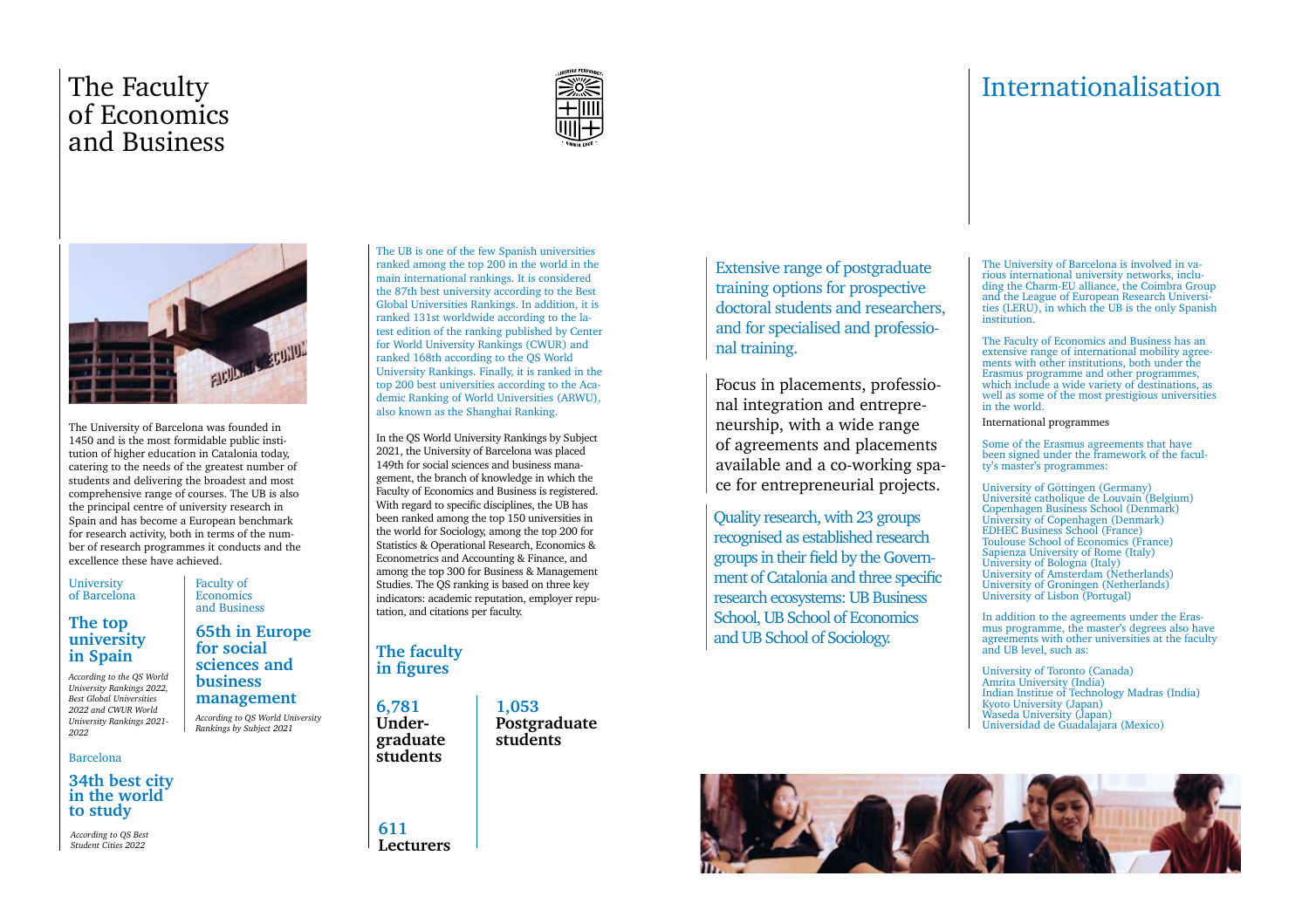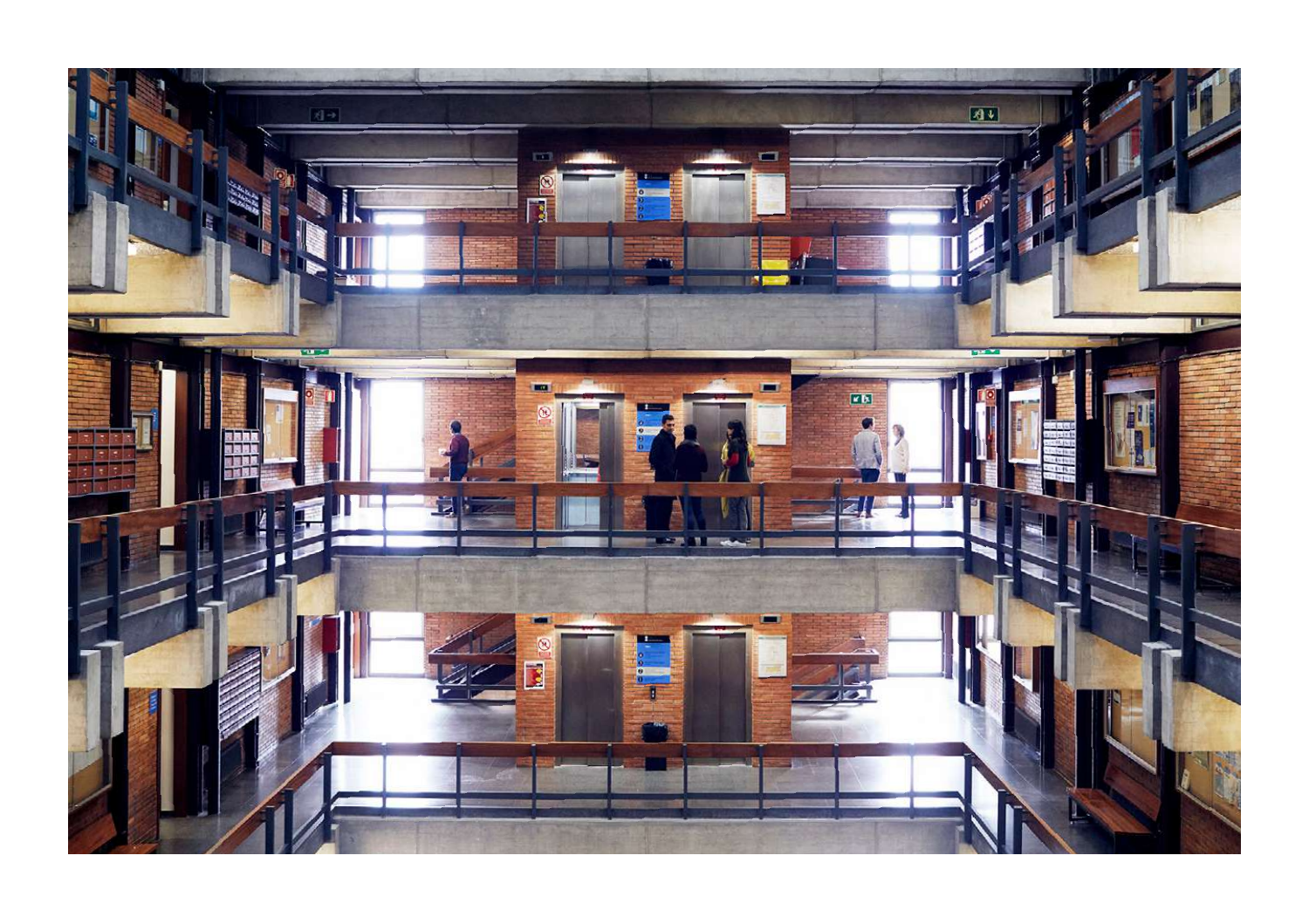# University Master's Degrees

The University of Barcelona's Faculty of Economics and Business offers a wide range of professional and research-oriented university master's degrees in the fields of economics, business, statistics, sociology and interdisciplinary studies. These programmes have a strong international dimension, and some are taught entirely in English.

The aim of official university master's degrees is to introduce a compatible system of credits, criteria and methodology with a similar duration to that of European qualifications, in order to facilitate and promote the mobility of students, and their incorporation into the European job market.

**All tuition fees for the university master's degrees for the academic year 2022-2023 are indicative and subject to approval by the Government of Catalonia.** 

In addition, students must pay administrative fees with the enrollment. Further information about the tuition fees:

<http://www.ub.edu/acad/matricula/preus.html>

*Further information on University master's degrees:*

*Master's and Doctoral office* Faculty of Economics and Business University of Barcelona Av. Diagonal 696 | 08034 Barcelona +34 93 403 98 38 omd.eco@ub.edu

[https://www.ub.edu/portal/web/economics-busi](https://www.ub.edu/portal/web/economics-business/university-master-s-degrees)[ness/university-master-s-degrees](https://www.ub.edu/portal/web/economics-business/university-master-s-degrees)

# Economics

Master's degree in Economic **History** 

This is an interuniversity programme between the University of Barcelona (coordinator) and the Autonomous University of Barcelona.

60 *Credits*



Coordinator: Javier San Julián Arrupe

**€1,660.2**

*3,952 euros for students who do not currently reside in Spain and are not EU, Iceland, Norway, Liechtenstein, Switzerland, Andorra or China nationals.*

## Objectives:

To provide advanced training in research skills, techniques and methods so that students can study the field of economic history, through an integrated programme with a multidisciplinary, global approach. The programme provides advanced tools to analyse historic and economic problems. Its aim is to familiarise students with the latest practices in economic history in leading academic institutions worldwide.

#### Career opportunities:

Students will develop the general and specific skills required in professionals who can undertake quality research tasks in public and private research centres and universities. Graduates who do not wish to continue with doctoral studies and prefer to work as professionals in public administration, companies, or the third sector will be capable of undertaking projects with a considerable research component, such as those carried out in consultancies or research services, and will be able to provide economic advisory services for governments, non-governmental organisations for economic cooperation, and public and private institutions.

#### Mobility:

The degree offers students the chance to take up Erasmus mobility placements.

# Master's degree in Economics

**Seal of excellence and internationalisation by the Catalan University Quality Assurance Agency (AQU)**

> **€1,660.2** *per academic year (60 credits)*

Vicente Royuela Mora

Coordinator:

# 120 *Credits* English

*Language of instruction*

*3,952 euros per academic year (60 credits) for students who do* 

*not currently reside in Spain and are not EU, Iceland, Norway, Liechtenstein, Switzerland, Andorra or China nationals.*

## Objectives:

To train and prepare students with the theoretical and empirical tools to analyse real economic problems and conduct independent research. The Master's degree in Economics is particularly suitable for students who have just graduated and want to develop their analytical skills through a wide range of courses taught in English by our best researchers. As this is a two-year programme, students have the opportunity to learn very solid methodological principles, and specialise in the areas that are of most interest to them.

## Career opportunities:

Students who complete the programme could enter a wide range of professional sectors, including higher education or economic consultancy. Graduates who are particularly interested in research could apply to the doctoral programme in Economics, and continue to do advanced research.

## Mobility:

The degree offers students the chance to take up Erasmus mobility placements as well as other specific student exchange placements.

# Master's degree<br>in Economics, Regulation and Competition in Public Services

# 60 *Credits*

Spanish *Language of instruction* Coordinator: *English*

**Joan Ramon Borrell Arqué** 

**€1,660.2**

*5,994 euros for students who do not currently reside in Spain and are not EU, Iceland, Norway, Liechtenstein, Switzerland, Andorra or China nationals.*

## Objectives:

To prepare students for professional work in the area of economics and law in relation to the provision of public services, which are also known in the European Union as services of general interest or universal services. In particular, the programme trains students to address problems related to the liberalisation of economic public services, leading to freedom of establishment and competition among service providers.

#### Career opportunities:

Students who complete the programme will be able to take on management and technical responsibilities in the following areas:

-Management of regulations, corporate strategy, institutional relations and general management of public and private operators who provide services of general interest.

-Directorate-generals and sectorial directorates for instruction and research in public organisations for market regulation and supervision, or authorities that promote and defend competition. -Legal advisors for public and private operators, supervisory and regulatory organisations, and competition authorities.

-Directorate-generals and technical directorates of ministries responsible for public service planning and regulation.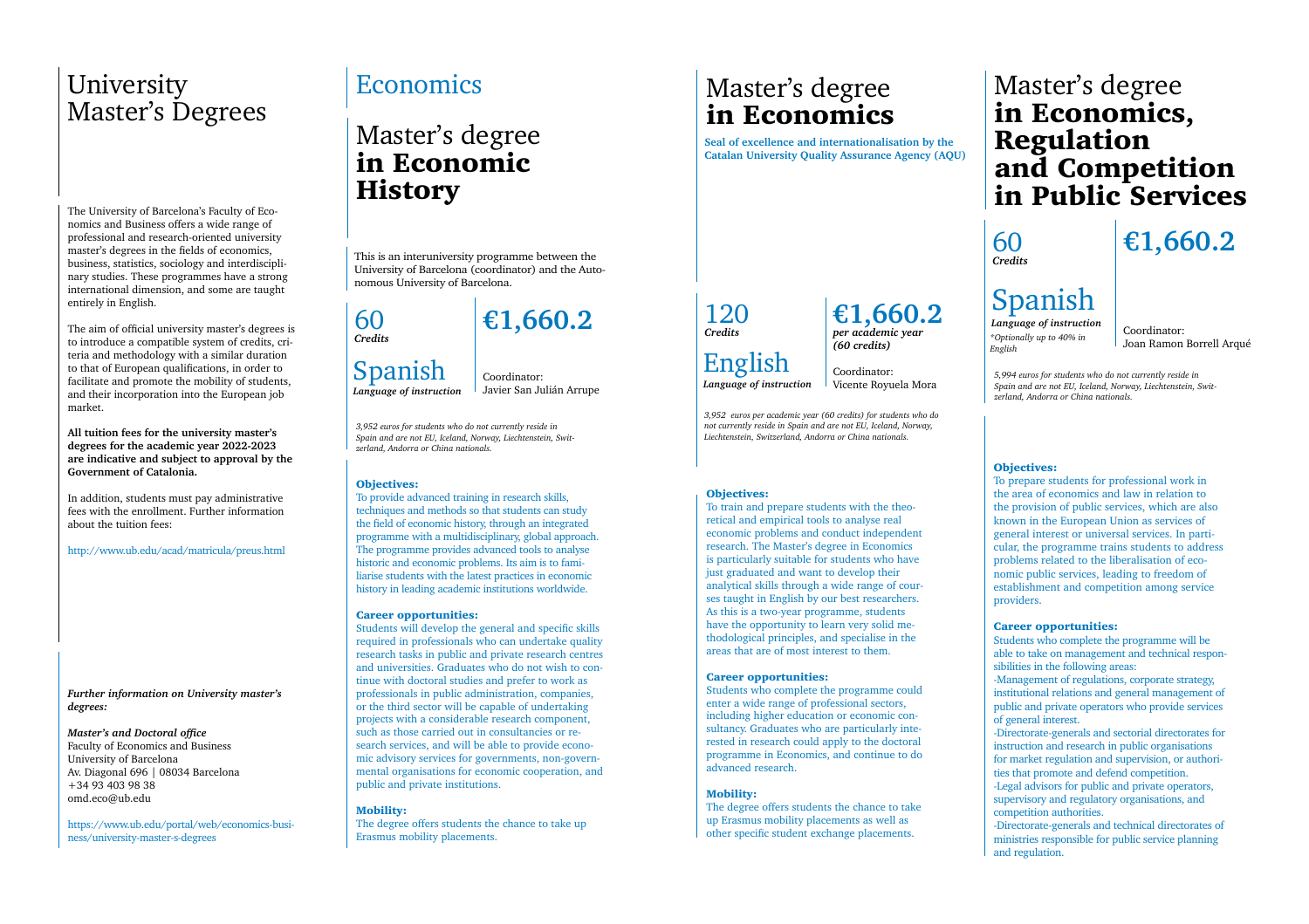# Master's degree in Labour Economics

This is an interuniversity programme between the University of Barcelona (coordinator), the Autonomous University of Barcelona and the University of Girona.

60 *Credits*

# **€1,660.2**

English *Language of instruction*

Coordinator: Javier Vázquez Grenno

*4,920 euros for students who do not currently reside in Spain and are not EU, Iceland, Norway, Liechtenstein, Switzerland, Andorra or China nationals.*

# Objectives:

To train and prepare students to meet the growing demand for analysts and researchers with a thorough knowledge of the theories, methodologies and quantitative tools that allow for the study of the different aspects of the labour market. The programme also offers the necessary training to understand the design and study the impact of economic and social policies aimed at improving the functioning and welfare of society.

# Career opportunities:

Graduates of this master's degree can find employment in public and private institutions both international and local that analyse phenomena related to the labour market, as well as human resources departments at large multinational companies. It can also constitute a gateway to research through doctoral studies.

# Business

# Master's degree in Accounting and Taxation

# **€1,660.2**

# 80% Spanish 20% Catalan *Language of instruction*

Javier Osés García

Coordinator:

*5,700 euros for students who do not currently reside in Spain and are not EU, Iceland, Norway, Liechtenstein, Switzerland, Andorra or China nationals.*

# Objectives:

60 *Credits*

To provide the practical training required to become a specialist in the fields of accounting, taxation and auditing. The course will enable graduates to use sound knowledge to effectively manage tasks associated with these areas in companies of any kind and size.

# Career opportunities:

In the public sector, the skills that graduates gain on the master's degree will qualify them for management posts in any area of accountancy or taxation in public entities and companies. In the private sector, the analytical and planning skills developed during the course will enable graduates to undertake highly analytical tasks with a mid-term perspective in the areas of accountancy, taxation and auditing.

Independent work is one of the most promising areas for career development in these fields: the specialised training in accountancy and taxation will give graduates the skills required to solve problems in these areas in any organisation. Students who successfully complete this specialised master's degree will be exempt from the first stage of access to the Official Register of Accounting Auditors (ROAC), which is the starting point for the auditing profession.

# Master's degree in Business Research

# 60 *Credits*

# 55% Spanish

45% English

*3,952 euros for students who do not currently reside in Spain and are not EU, Iceland, Norway, Liechtenstein, Switzerland, Andorra or China nationals.*

**€1,660.2**

Josep Maria Argilés Bosch

Coordinator:

# Objectives:

To provide advanced training in research skills, techniques and methods that will enable graduates to carry out studies to increase knowledge of companies and business competitiveness. Students will develop the general and specific skills required to undertake quality research tasks in public and private research centres and universities. The programme is aimed at students with an academic, professional and, above all, research interest in business.

# Career opportunities:

Graduates will gain the competences and skills required to start a doctoral thesis, as the master's degree is a training period that should be completed prior to the Doctoral programme in Business. Therefore, on completion of the master's degree, many graduates would continue with an academic career. However, although the master's degree does not have a professional focus, the knowledge gained by students enables them to apply for jobs with better conditions in the private sector.

# Master's degree in Creation and Management of Innovative Technology - Based Companies

# 60 *Credits*

*Language of instruction* 87% Spanish 13% English *Language of instruction*

Coordinator: Natalia Jaria Chacón

**€1,660.2**

*5,700 euros for students who do not currently reside in Spain and are not EU, Iceland, Norway, Liechtenstein, Switzerland, Andorra or China nationals.*

# Objectives:

To provide advanced training in the creation of companies and the management of innovation, to train future entrepreneurs and managers of innovative companies to the highest level, and to train professionals who can manage innovation and have the tools required to start innovative business initiatives. Therefore, the aim is to provide competences and skills that enable students to manage projects and/or innovative processes, start business initiatives, begin new projects, and launch them on the market.

# Career opportunities:

The competences gained on this master's degree will help professionals from different fields to undertake entrepreneurial and innovative activities that are mainly associated with the application of new technologies. These are high value-added activities, and are vital to business development. Expectations for future growth in this area are high. These activities are potential sources of business opportunities and employment growth, which is one of the main problems in the Spanish economy at present.

# Mobility:

The degree offers students the chance to take up Erasmus mobility placements.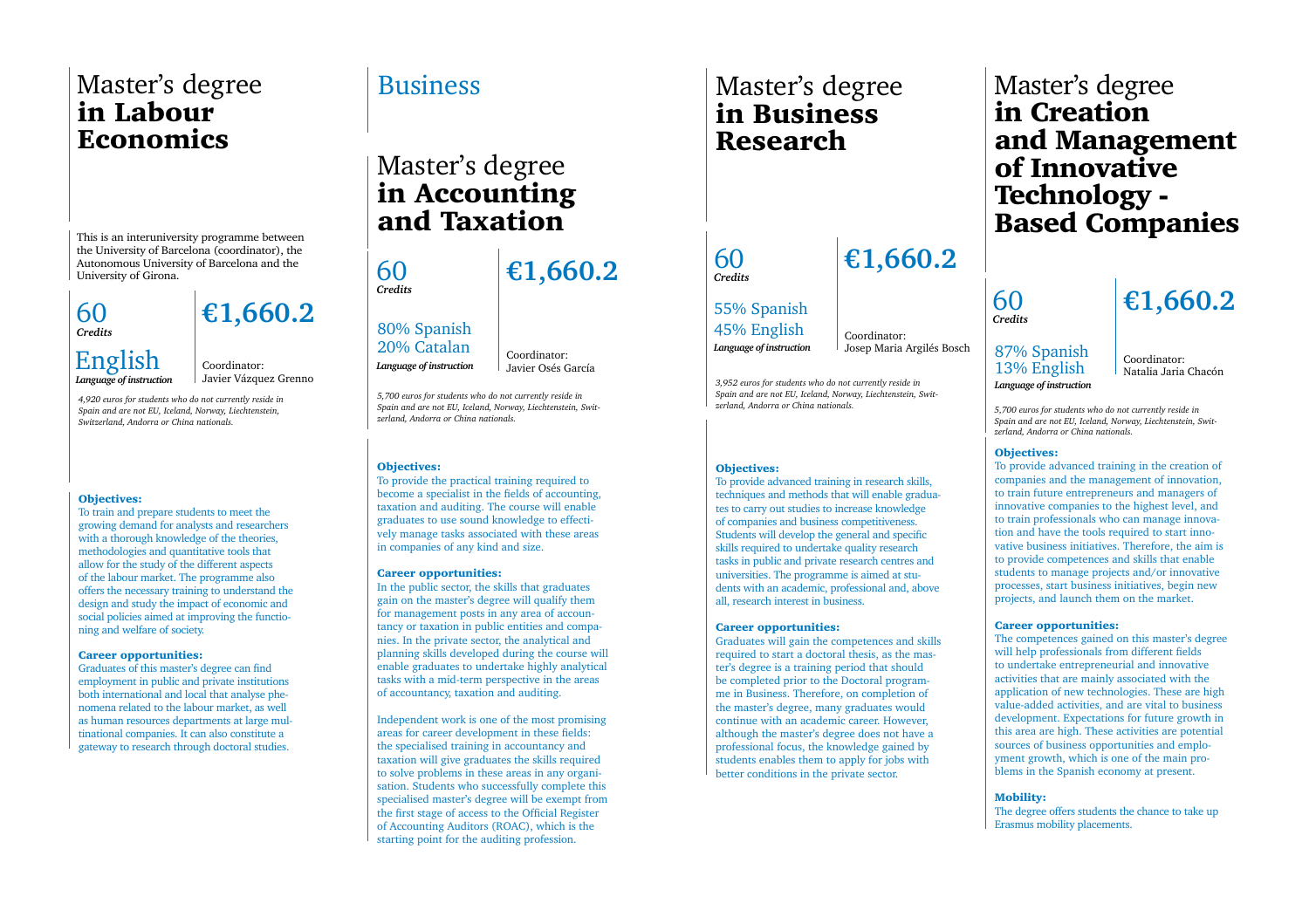# Master's degree<br> **in Financial** and Actuarial Sciences

**Seal of excellence by the Catalan University Quality Assurance Agency (AQU)**

# 90 *Credits*

# **€1,660.2** *for the first year*

*(60 credits)*

Coordinator:

Manuela Bosch Príncep

# 85% Spanish 15% English

*Language of instruction\**

*\*The advanced itinerary offers 30 credits in English and 60 credits in Spanish.*

*4,920 euros for the first year (60 credits) for students who do not currently reside in Spain and are not EU, Iceland, Norway, Liechtenstein, Switzerland, Andorra or China nationals.*

# Objectives:

To provide professionals with solid, quantitative training in mathematics and statistics, supported by the University of Barcelona's considerable experience in training actuaries. The UB is currently the only university in Catalonia to offer this kind of course. Actuarial studies are a fundamental requirement for joining the Catalan Association of Actuaries, and other Spanish professional associations.

# Career opportunities:

Graduates in Financial and Actuarial Sciences will be experts in risk management and in uncertainty quantification. There is a high demand for these skills in banks, large companies with their own risk departments, insurance companies, brokerage firms, and other corporations that need professionals with the quantitative training required to assess risk and uncertainty. Due to their solid technical training, graduates will also be equipped to continue their studies at doctoral level.

## Mobility:

The degree offers students the chance to take up Erasmus mobility placements.

# Master's degree in Innovation and Entrepreneurship in Biomedical Engineering

This master's degree has been launched in coordination with the European Institute of Innovation and Technology (EIT-Health), in the framework of the European Union, and as part of the Research and Innovation Programme (Horizon 2020). It is part of the Master Technological Innovation in Health (MTiH) programme offered by EITHealth. It is an interfaculty programme between the faculties of Economics and Business, Medicine and Health Sciences, and Physics (coordination) of the University of Barcelona.





Coordinators: Alexandrina Stoyanova Romén Rodríguez Trujillo Ramon Farré Ventura

*4,920 euros for the first year (60 credits) for students who do not currently reside in Spain and are not EU, Iceland, Norway, Liechtenstein, Switzerland, Andorra or China nationals.*

# Objectives:

90 *Credits*

Train a new generation of technologists who will have in-depth knowledge of the technologies used in the health sector and the capacity to understand the clinical, social and economic implications of these technologies, as well as innovation and business spirit. Graduates will be able to transform health problems into research challenges, and to generate innovative ideas and strategies with an entrepreneurial vision.

# Career opportunities:

Industry: Graduates will be able to work in the research, development and innovation departments of medical technology companies and technology-based health service providers, and in the creation of new companies. Healthcare: Experts in biomedical technologies, to provide innovative solutions to health problems. R&D and innovation: Graduates will have the skills to work alongside research groups in hospitals, universities and research centres, and to draw up business solutions based on innovative ideas and technologies that can be transferred

# Mobility:

to the market.

The degree offers students the chance to take up Erasmus mobility placements.

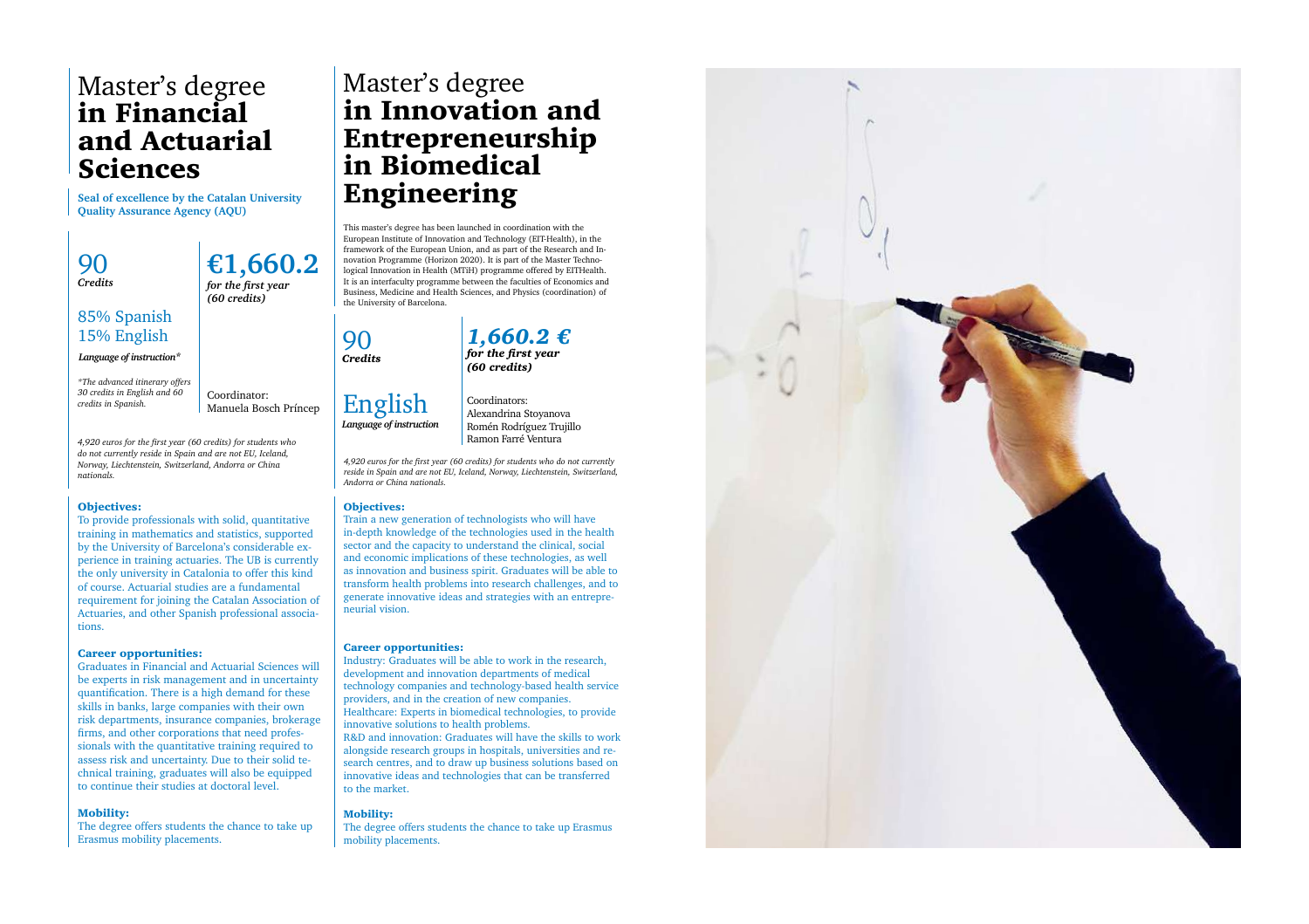# Master's degree in International Business

# 60 *Credits*

# **€1,660.2**

Coordinator: Fariza Achcaoucaou Iallouchen

*5,700 euros for students who do not currently reside in Spain and are not EU, Iceland, Norway, Liechtenstein, Switzerland, Andorra or China nationals.*

## Objectives:

*Language of instruction* English

To train specialists in global business management and covers the fields of finance and accounting, marketing, operations, human resources and strategic management. Globalisation of the economy is a tangible reality nowadays. Hence the need for companies to develop a strategy for internationalisation in order to safeguard their competitiveness in global environments. This programme contributes in a decisive way to a wider specialisation for graduates in International Business, Management and Business Administration, and such like, who have acquired a more generalized training during their studies.

#### Career opportunities:

Students who complete this Master's degree can find employment in a wide array of positions within the business sector. The most usual jobs for students who complete the degree are posts of management, as well as specialised tasks in multinational companies, such as human resources, finances, foreign trade or international marketing. Furthermore, the MSc in International Business trains students to find employment in public organizations and NGOs dealing with international cooperation.

#### Mobility:

The degree offers students the chance to take up Erasmus mobility placements as well as other specific student exchange placements.

# Master's degree in Marketing and Market Research

# **€1,660.2**

Spanish *Language of instruction* Coordinator: Francisco Javier Arroyo Cañada

*5,700 euros for students who do not currently reside in Spain and are not EU, Iceland, Norway, Liechtenstein,Switzerland, Andorra or China nationals.*

## Objectives:

60 *Credits*

The general objective of this master's degree is to provide specialised training in marketing and market research, to meet social and business needs. Students will learn theoretical and practical aspects of the methods and techniques of marketing management and the tools and techniques used in market research, which are essential to the development of businesses and other organisations in a highly competitive environment.

#### Career opportunities:

Management-level positions in marketing and market research in companies, consultancies, bureaus, research institutes and other organisations, and freelance work in this field. The master's degree will also improve the professional opportunities of graduates who already have management experience in these areas of knowledge, and want to increase or consolidate their training and technical skills in the field of marketing and market research.

# Master's degree **in** Sport Business Management

# 60 *Credits*

# 80% Spanish 20% English

*Language of instruction*

*4,920 euros for students who do not currently reside in Spain and are not EU, Iceland, Norway, Liechtenstein, Switzerland, Andorra or China nationals.*

## Objectives:

To train students from different disciplines who would like to acquire more detailed understanding of aspects related to economics and sport, which could lead to the management of sports entities and companies in a range of areas and economic sectors.

## Career opportunities:

Graduates will be qualified to work in company management in the sports sector. Opportunities include: management of facilities for physical fitness and competition, technical management of federations or other entities that promote sports, and the management of companies that produce sports apparatus and equipment. Graduates could also work in the areas of sports events, club management, and the management of marketing programmes and other policies to promote products and services. The master's degree will foster an enterprising spirit and facilitate the creation of companies and services associated with the sports sector.

## Mobility:

The degree offers students the chance to take up Erasmus mobility placements.



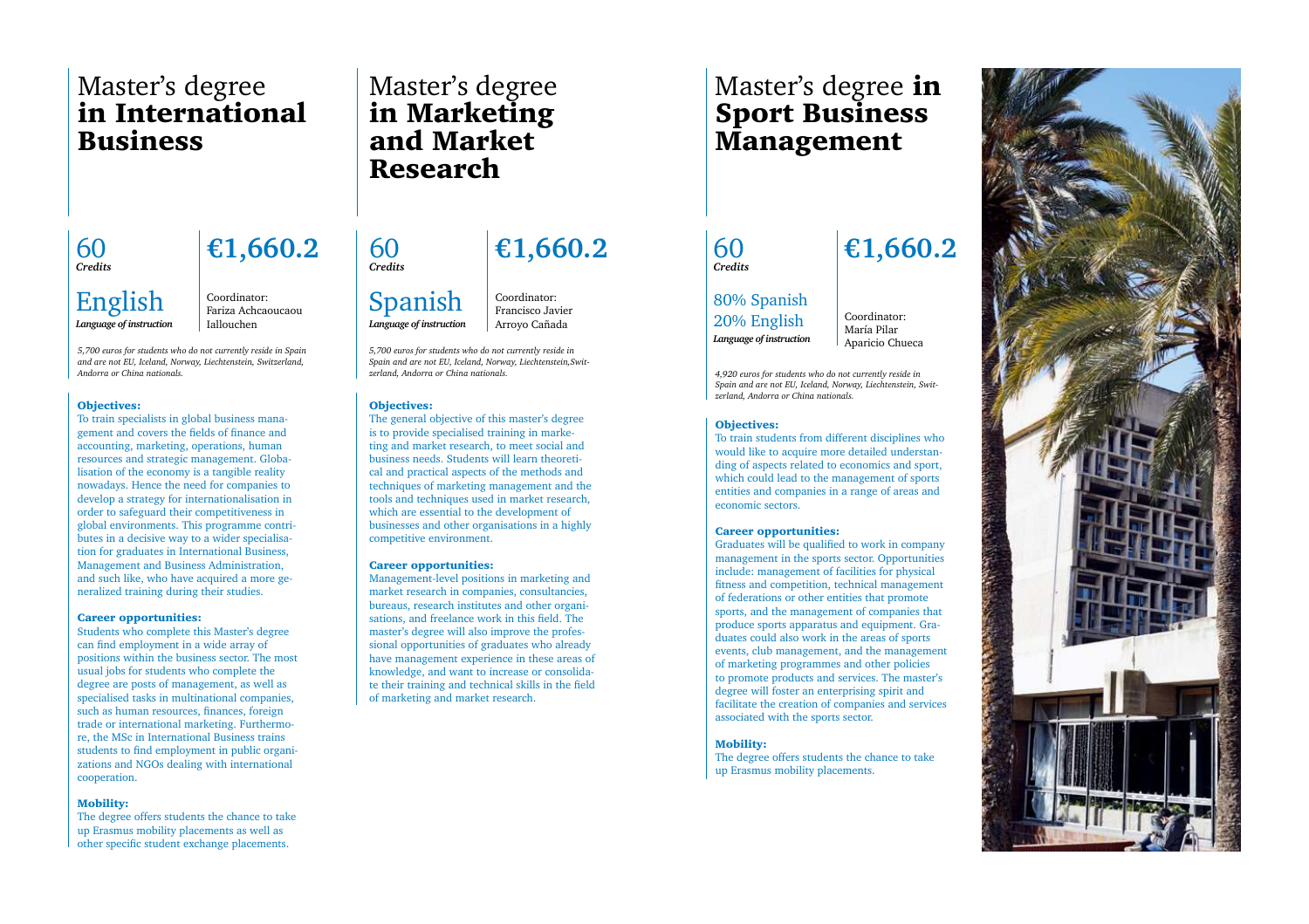# **Statistics**

# Master's degree in Statistics and Operations Research

This is an interuniversity programme, between the Polytechnic University of Catalonia (coordinator) and the University of Barcelona.

# 90 *Credits*

# 50% Spanish *for the first year (60 credits)*

50% English *Language of instruction*

Coordinators: Marta Pérez Casany (UPC) Helena Chuliá Soler (UB)

**€1,660.2**

*2,490 euros for the first year (60 credits) for students who do not currently reside in Spain and are not EU members nationals.*

# Objectives:

To provide advanced knowledge of the latest theory and methods in the fields of statistics and operations research. To train expert professionals who, as members of interdisciplinary teams, can apply the knowledge they acquire to the areas of health, services, industry, companies, science and administration

## Career opportunities:

Graduates of this master's degree will be experts who can work in the health field, services, industry and companies. They will apply the theory and methods of statistics and operations research from different perspectives such as biostatistics, data engineering, marketing and finance.

## Mobility:

The degree offers students the chance to take up Erasmus mobility placements.

# Sociology

# Master's degree in Sociology: Social Transformations and Innovation

**Seal of excellence by the Catalan University Quality Assurance Agency (AQU)**



Coordinator: Alberto Martín Pérez *Language of instruction*

*3,952 euros for the first year (60 credits) for students who do not currently reside in Spain and are not EU, Iceland, Norway, Liechtenstein, Switzerland, Andorra or China nationals.*

# Objectives:

25% English

90 *Credits*

To train scientists and professionals to become leaders in the study of social change and the creation of social technologies, who can find new solutions to collective challenges, and improve institutions and societies. The master's degree aims to provide an overview of current social change and the resulting strategic challenges. Students will learn general skills to conduct scientific analyses of processes of social transformation and innovation, and will gain the ability to design and assess intervention models.

# Career opportunities:

In the private sector, graduates can work as technical experts in strategic planning, in consultancies or engineering companies, or as marketing and market research specialists, among other jobs. In the public and third sector, graduates can work as experts in strategic planning and in the design and assessment of public policies, among other jobs.

# Mobility:

The degree offers students the chance to take up Erasmus mobility placements.

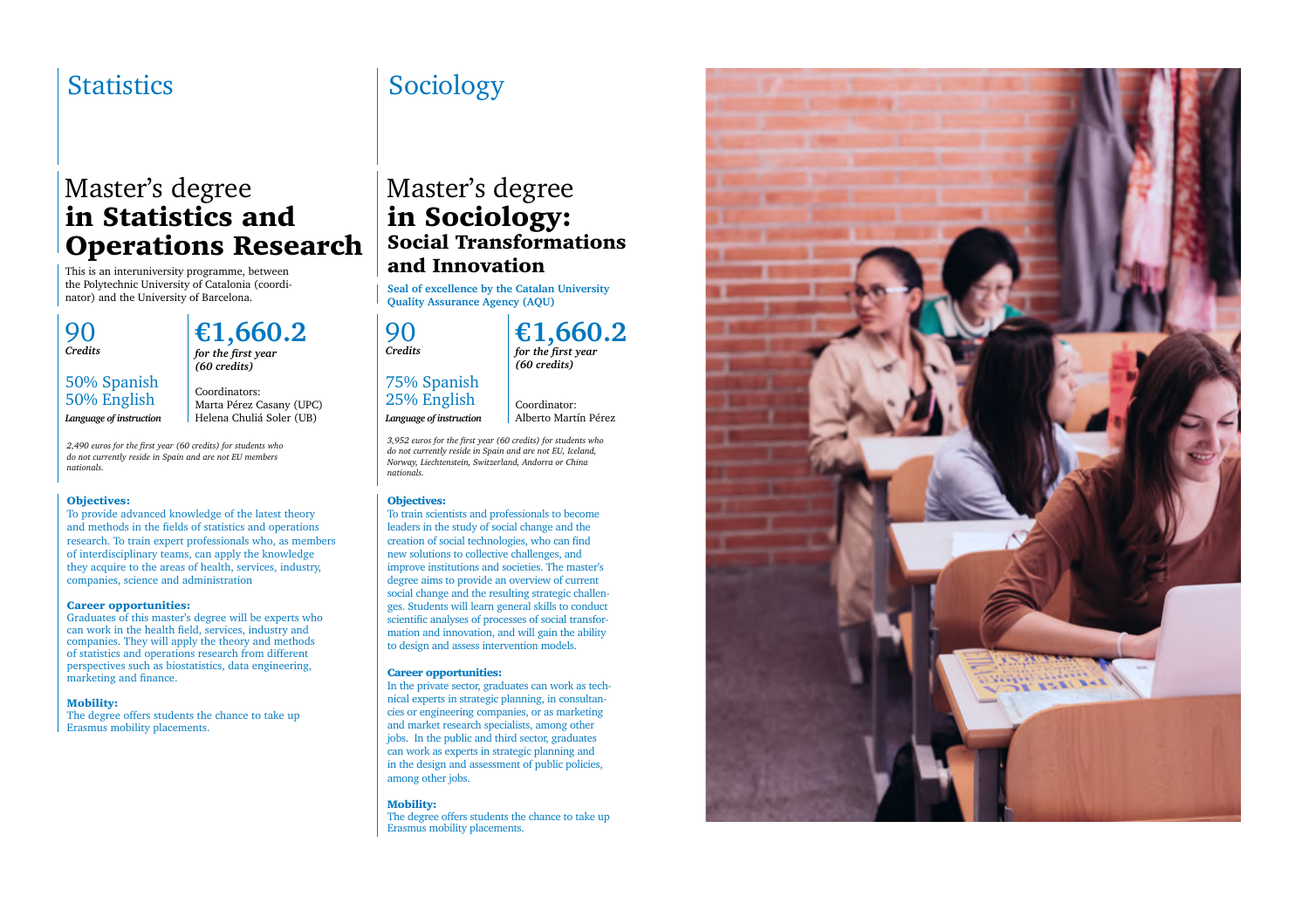# Interdisciplinary Master's degree

# Erasmus Mundus: Global Markets, Local Creativities

Erasmus Mundus programme, between the University of Glasgow (coordination), the Erasmus University Rotterdam, the University of Göttingen, the University of Barcelona, Uppsala University, the University of Los Andes and Kyoto University.

# 120  *Credits*

# **€9,320**

*per academic year (60 credits)*

Coordinator:

Elisenda Paluzie i Hernàndez

*18,372 euros per academic year (60 credits) for students who are not UK and EU nationals.*

English *Language of instruction*

# Objectives:

The programme aims to examine how local places (clusters, cities and regions) and local actors (entrepreneurs, firms and policymakers) generate local competitiveness under global market conditions. The "Global History & Creative Cities" pathway stresses economic orders, creative cities and industries, and the history of international relations and globalisation. On the other hand, the "Global Markets & Development" pathway focus on global political economy, immigrant entrepreneurship, and global marketing and mass consumption.

## Career opportunities:

The degree is ideal for highly talented students seeking a career in urban or public policy organisations, multinational corporations, international consultancies, cultural and creative industries, media or other non-profit organisations. Graduates will have high-level critical, analytical and practical skills, thus enhancing their employability in the global marketplace. The programme also includes the opportunity to acquire additional languages and key employability skills through work placements.

# in Cultural Management

**€1,660.2** *for the first year (60 credits)*

# 78% Catalan 12% Spanish

10% English *Language of instruction*

90 *Credits*

> Coordinator: Montserrat Pareja Eastaway

*4,920 euros for the first year (60 credits) for students who do not currently reside in Spain and are not EU, Iceland, Norway, Liechtenstein, Switzerland, Andorra or China nationals.*

# Objectives:

To train professionals who are highly qualified in cultural management, administration, mediation and research, who can hold positions of responsibility in the public and private arena in a range of cultural sectors, including audio-visual production, literature, dramatic arts, music, heritage services and the visual arts. The objective is also to help to develop theoretical and applied research in this field, and to collaborate to increase the professional level, efficiency and internationalisation of the sector.

# Career opportunities:

The master's degree in Cultural Management provides professional opportunities as managers, technical experts or administrators of services, facilities and cultural projects that are public, civic or corporate, planners and/or producers of cultural events (artistic, humanistic, festive, heritage, tourist and cultural), regional cultural managers, planners and promoters of intercultural dynamics and sociocultural activities, and researchers in cultural policy management.

## Mobility:

The degree offers students the chance to take up Erasmus mobility placements.

# Master's Degree in Institutions And Political Economy

# 120 *Credits*

# **€1,660.2**

*per academic year (60 credits)*

Coordinator: Alfonso Herranz

Loncán

# *Language of instruction* English

*4,920 euros per academic year (60 credits) for students who do not currently reside in Spain and are not EU, Iceland, Norway, Liechtenstein, Switzerland, Andorra or China* 

# Objectives:

*nationals.*

To train and prepare students with the theoretical and empirical tools to carry out research in the fields of political institutions and political change. The Master's Degree in Institutions and Political Economy is an interdisciplinary research program at the intersection of Political Science, Economics and Economic History, that offers advanced training in quantitative and qualitative research methods, and combines solid theoretical foundations with empirical applications and a deep understanding of current social science debates. It is a collaborative project by three research groups based at University of Barcelona with a strong international reputation, focused on Comparative Politics, Political Economy and Economic History, and reflects on the current gradual convergence between those three fields, both in research and policy-making.

# Career opportunities:

The master's goal is training students to conduct their own research and preparing them to apply to high-level PhD programs. This master's graduates will also acquire skills that are highly sought outside academia. Political Science and Economics are unequivocally intertwined in the analysis of the most pressing current issues, from immigration and international trade to environmental protection, financial regulation and digital rights. MIPE graduates will acquire the skills to thrive in these fields by working in international agencies, research centers, consulting firms, regulatory authorities and public administrations.

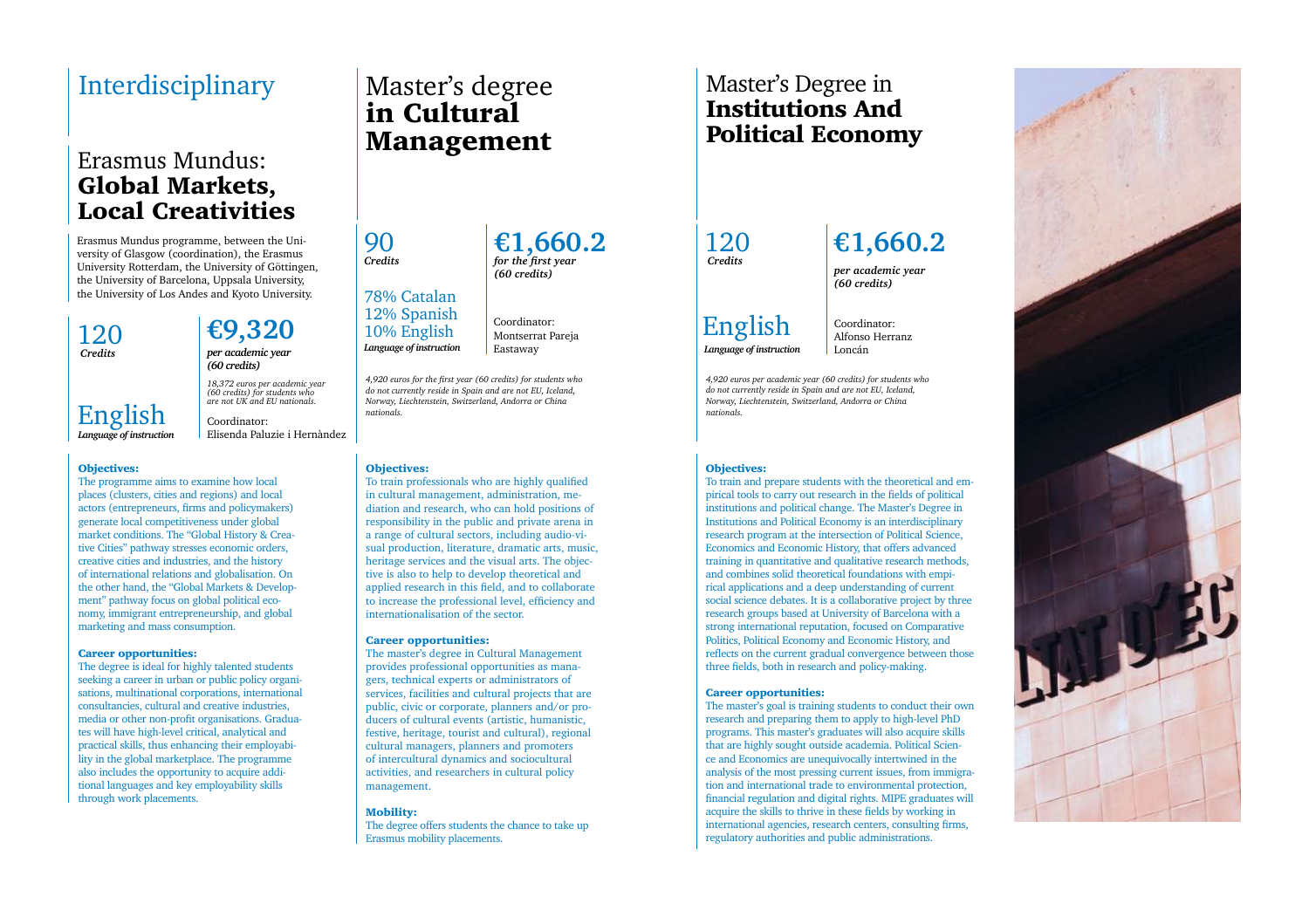# Master's degree in Internationalisation: Economic, Commercial, Legal and Political Aspects

90 *Credits*

# **€1,660.2** *for the first year (60 credits)*

90% Spanish 10% English *Language of instruction*

Coordinator: Patricia Garcia-duran Huet

*4,920 euros for the first year (60 credits) for students who do not currently reside in Spain and are not EU, Iceland, Norway, Liechtenstein, Switzerland, Andorra or China nationals.*

## Objectives:

To respond to the growing demand for knowledge and professionals who can manage the complexities of globalisation. The programme is strongly interdisciplinary: it combines the economic, business, legal and political aspects required to understand and manage new realities and new game rules.

## Career opportunities:

Graduates will have interdisciplinary training in internationalisation. They could work in internationalised companies, which may be Spanish companies with a global reach or international companies that operate on Spanish or global markets, companies with internationalisation projects and initiatives, public institutions at regional or state level with powers to promote, foster and support internationalisation, organisations for intercompany or public-private cooperation that support and promote internationalisation, organisations and institutions at supranational or international level, as well as institutions focused on analysing and assessing internationalisation and enhancing the global position of companies and countries.

## Mobility:

The degree offers students the chance to take up Erasmus mobility placements as well as other specific student exchange placements.

# Master's degree in Public Management

**Seal of excellence by the Catalan University Quality Assurance Agency (AQU)**

This is an interuniversity programme involving the Autonomous University of Barcelona (coordinator), the University of Barcelona, and Pompeu Fabra University.

**€1,660.2**

#### 35% Spanish 35% Catalan 30% English *Language of instruction* Coordinators: Raquel Gallego Calderon (UAB) Maite Vilalta Ferrer (UB)

*4,500 euros for students who do not currently reside in Spain and are not EU nationals.*

# Objectives:

60 *Credits*

To provide advanced, specialised training for graduates in all fields of the social sciences, and for graduates from any area of training who have a specific interest in public management. Students who successfully complete a master's degree in Public Management in the established period of one academic year are guaranteed access to the Government of Catalonia's pool of temporary staff. Students who wish to follow a research career could enter a doctoral programme.

# Career opportunities:

Career opportunities for graduates are mainly in the public and semipublic areas: different levels and areas of public administrations, public companies, private companies that provide services for the public sector, non-governmental organisations, political institutions or parties, consultancies, research institutes, teaching institutes or units of analysis, among others.

# Master's degree in Public Policy New!

This is an interuniversity programme, between Pompeu Fabra University - IBEI (coordinator) and the University of Barcelona.

# 60 *Credits*

English *Language of instruction*

Coordinators: Daniel Albalate del Sol (UB) Yannis Karagiannis (IBEI)

*11.400 €*

# Objectives:

Educate future professionals in the area of public policy-making. The coursework combines rigorous training in both economics and political science, and it aims to provide students with a comprehensive set of practical, quantitative, qualitative, and analytical skills. Students develop in-depth understanding of key issues such as policy design, policy evaluation, the interplay of policy and politics, administrative capacity-building, inter-organizational relations, and the way quantitative and qualitative techniques can be used to improve the tangible results of public interventions in the economy and society.

# Career opportunities:

This master's will prepare you to work in various fields such as governments and public administrations, research and study services, non-governmental organizations, international institutions and organizations, as well as in companies with economic activities that are usually in continuous contact with governments and administrations.

# Mobility:

Students are offered the opportunity to participate in an exchange program. Participation in the program involves extending the master's programme to 18 months.

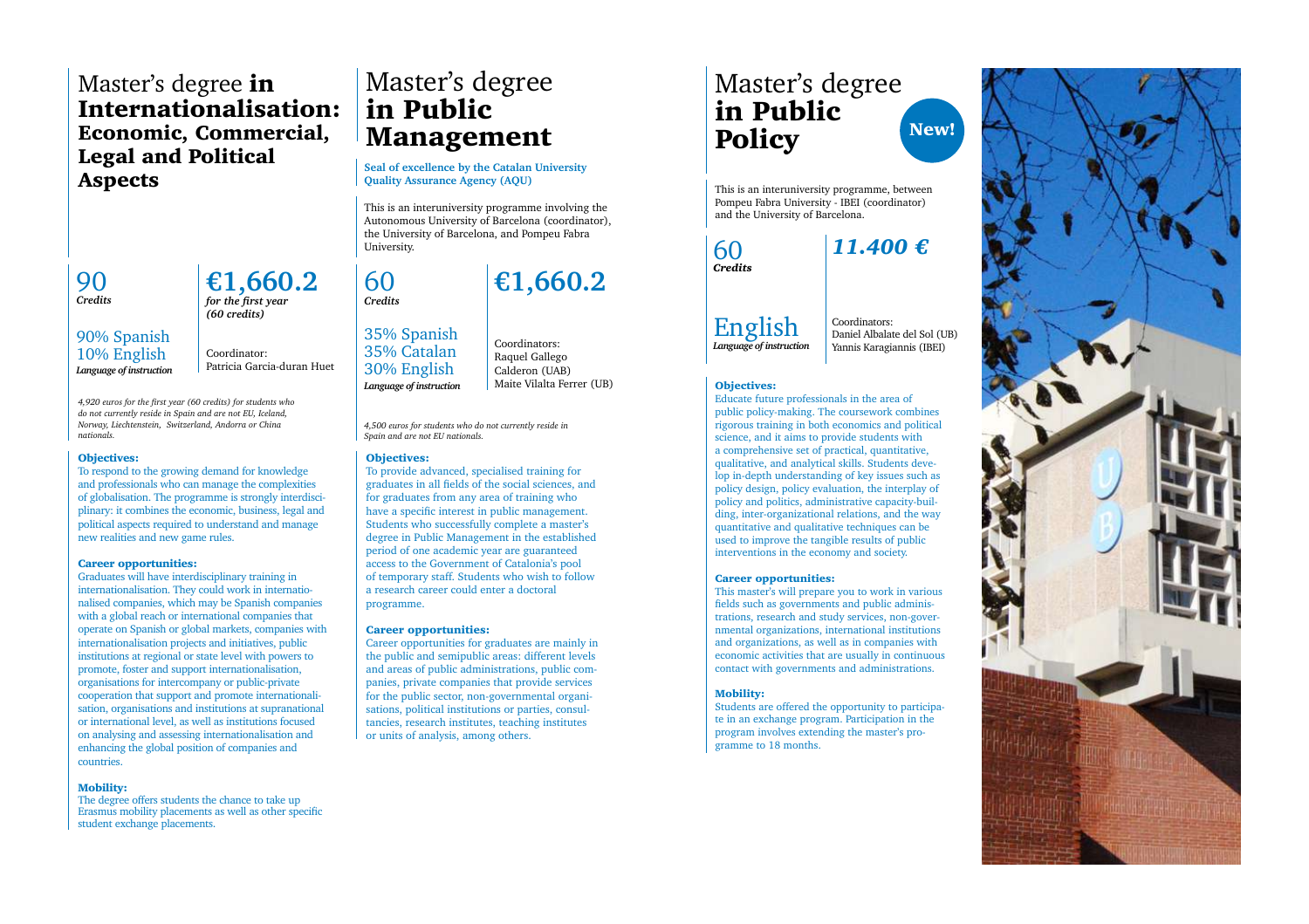# Executive Education

# Executive MBA

# Lifelong Learning Master's Degrees

The University of Barcelona's Faculty of Economics and Business offers a wide range of UB-specific postgraduate programmes across various disciplines. The programmes are designed for degree-holders who would like to pursue a particular specialisation or develop an area of their academic or professional skills in greater depth.

Prices for lifelong learning master's degrees correspond to the academic year 2022-2023 and may be increased by a maximum of 70 euros to cover administrative fees.

#### *Further information on Executive Education:*

#### Lifelong Learning Office

Faculty of Economics and Business University of Barcelona Av. Diagonal, 696 | 08034 Barcelona +34 93 402 44 67

# **€12,000**

# Language of instruction Spanish

Directors: Xavier Garcia Marimon

## Objectives:

60 *Credits*

The main aims of this programme are to train executives in the administration and management of companies, and to improve the professional careers of the new business leaders that society needs. The MBA is taught by recognised university lecturers, and active, successful professionals with extensive experience. The teaching methodology is practical, active and highly participative. The programme includes case studies, debates, tutorial sessions, expert talks and simulations. This demanding Executive MBA is divided into nine modules that lead students to draw up a successful business plan. The Executive MBA has been running for many years. In the academic year 2022-2023, the thirdtenth edition of the programme will be offered.

#### Career opportunities:

The Executive MBA is designed to consolidate and enhance the professional career of its participants, who will generally be executives, managers or senior managers with an innovative, enterprising spirit. The programme will offer knowledge and skills to help participants to carry out their work at an optimum level, with a higher degree of personal satisfaction. It will also provide them with a professional network that enables them to plan for their future in terms of personal life and work, with more guarantees of success.

#### *Further information on the Executive MBA programme:*

UB Business School John M. Keynes, 1-11 08034 Barcelona +34 93 403 49 76 business.school@ub.edu

[www.ub.edu/business-school/executive-mba/](http://www.ub.edu/business-school/executive-mba/)

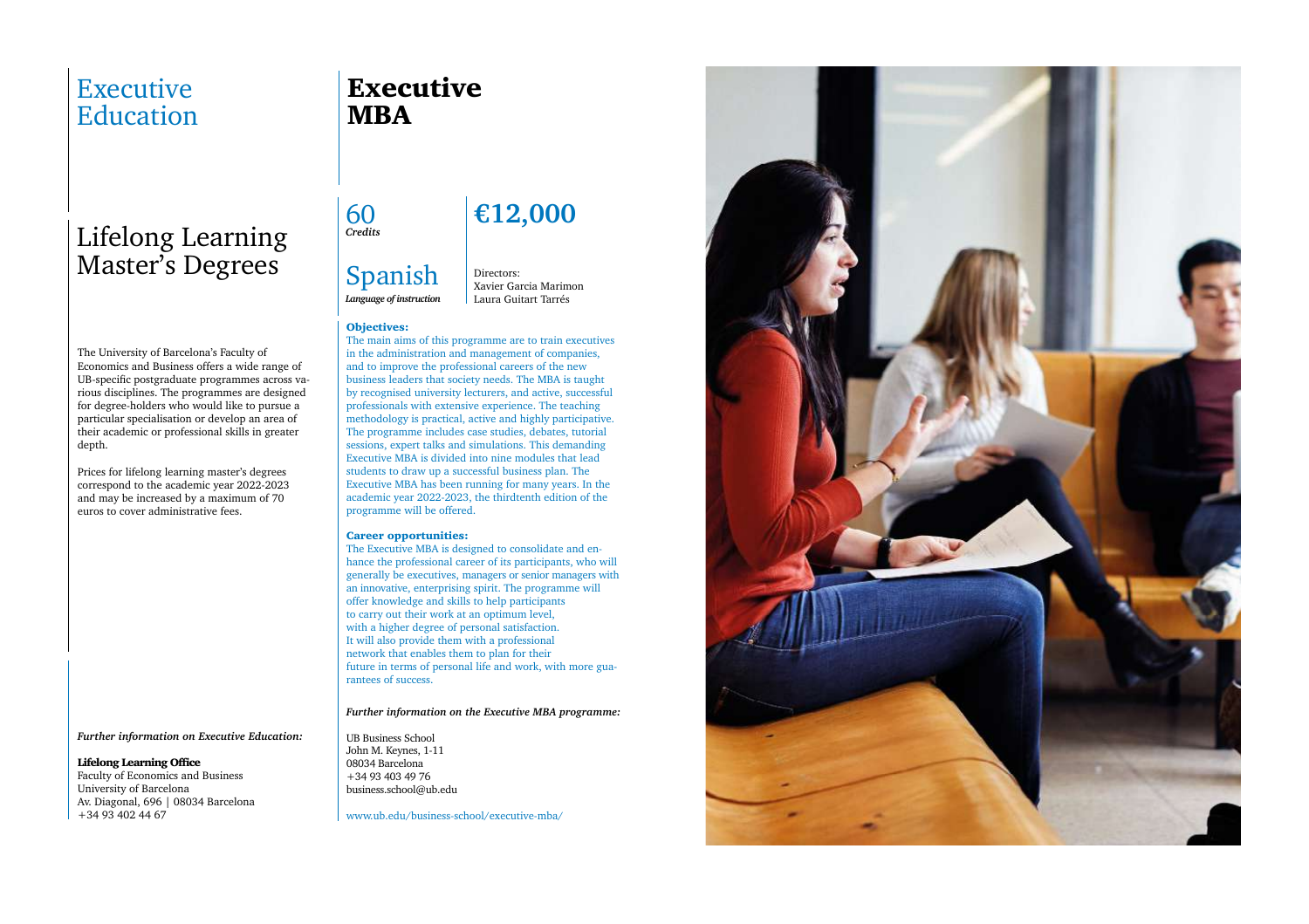# Lifelong Learning Master's Degrees

#### **Administrative and Financial Management**

Director: Jordi Martí Pidelaserra Credits: 60 Duration in academic years: 1 Mode of delivery: Face-to-face Enrolment fee: 4,600 euros

#### **Commercial Management, Sales and E-Commerce**

Director: Mª Luisa Solé Moro Credits: 60 Duration in academic years: 1 Mode of delivery: Face-to-face Enrolment fee: 4,980 euros

#### **Commercial Management, Sales and E-Commerce**

Directors: Maria Luisa Solé Moro and Emilio Vizuete Luciano Credits: 60 Duration in academic years: 1 Mode of delivery: Distance Enrolment fee: 3,990 euros

#### **Creation, Management and Development of Franchises**

Director: Gonzalo Bernardos Dominguez Credits: 60 Duration in academic years: 1 Mode of delivery: Face-to-face Enrolment fee: 4,190 euros

# **Customer Experience, Retail and**

**E-Commerce Managament** Directors: Francisco Javier Arroyo Cañada and Michele Girotto Credits: 60 Duration in academic years: 1 Mode of delivery: Face-to-face or distance Enrolment fee: 6,450 euros

## **Financial Management of Sports**

**Organisations** Directors: Xavier M. Triadó Ivern and Pilar Aparicio Chueca Credits: 60 Duration in academic years: 2 Mode of delivery: Face-to-face Enrolment fee: - First year: 2,050 euros - Second year: 2,050 euros

## **Financial Markets**

Director: Joan Tugores Ques Credits: 60 Duration in academic years: 2 Mode of delivery: Face-to-face Enrolment fee: - First year: 2,900 euros - Second year: 2,900 euros

Postgraduate courses that make up the master's degree and can be taken separately: - Financial Economics - Financial Products

## **Globalisation, Development and Cooperation**

Director: Irene Maestro Yarza Credits: 60 Duration in academic years: 2 Mode of delivery: Face-to-face Enrolment fee: - First year: 1,350 euros - Second year: 1,350 euros

#### **International Trade and Finance**

Director: Emilio Vizuete Luciano Credits: 80 Duration in academic years: 2 Mode of delivery: Blended Enrolment fee: - First year: 2,900 euros - Second year: 2,900 euros

Postgraduate courses that make up the master's degree and can be taken separately: - Foreign Trade, E-Commerce and International Economy - Foreign Trade, International Finance and Fintech

## **Internationalisation of Small**

**and Medium-sized Businesses** Directors: Joan Tugores Ques and Òscar Mascarilla Miró Credits: 60 Duration in academic years: 1 Mode of delivery: Face-to-face Enrolment fee: 4,840 euros

Postgraduate courses that make up the master's degree and can be taken separately: - Trade and International Marketing

# - International Business Administration

# **Management in E-Commerce and Digital Marketing**

Directors: Mª Luisa Solé Moro and Jordi Campo Fernandez Credits: 60 Duration in academic years: 1 Mode of delivery: Face-to-face or distance Enrolment fee: 6,450 euros

## **Management of Digital Business**

**(E-Business & E-Commerce)** Directors: Montse Crespi Vallbona and Víctor de Francisco Cotorruelo Credits: 60 Duration in academic years: 1 Mode of delivery: Blended Enrolment fee: 3,940 euros

## **Management of Foundations and Associations**

Director: Jordi Martí Pidelaserra Credits: 60 Duration in academic years: 1 Mode of delivery: Face-to-face Enrolment fee: 4,600 euros

#### **Management of Insurance and Financial Organisations**

Director: Mercedes Ayuso Gutiérrez Credits: 75 Duration in academic years: 1 Mode of delivery: Face-to-face Enrolment fee: 9,500 euros

# **Marketing, Branding, Digital Environment**

**and Sustainability Management** Directors: Ana Argila Irurita and Jordi Campo Fernandez Credits: 60 Duration in academic years: 1 Mode of delivery: Face-to-face or distance Enrolment fee: 6,450 euros

# **Mindfulness in Conscious Organisations**

Director: José Bonifacio Sáez Madrid Credits: 60 Duration in academic years: 2 Mode of delivery: Blended Enrolment fee: - First year: 2,950 euros - Second year: 2,950 euros

#### **Real Estate Consultancy, Management and Promotion**

Director: Gonzalo Bernardos Dominguez Credits: 60 Duration in academic years: 1 Mode of delivery: Face-to-face or distance Enrolment fee: 4,190 euros

#### **Regional and Local Finance: Economics and Advanced Management**

Directors: Joaquim Solé Vilanova and Maite Vilalta Ferrer Credits: 70 Duration in academic years: 3 Mode of delivery: Face-to-face Enrolment fee: - First year: 3,200 euros - Second year: 3,400 euros - Third year: 800 euros

Postgraduate courses that make up the master's degree and can be taken separately: - Regional and Local Finance: Funding, Budgets and Accounting - Local Finance: Advanced Economic Management

Other courses… https://www.ub.edu/portal/web/economiaempresa/masters-i-postgraus-propis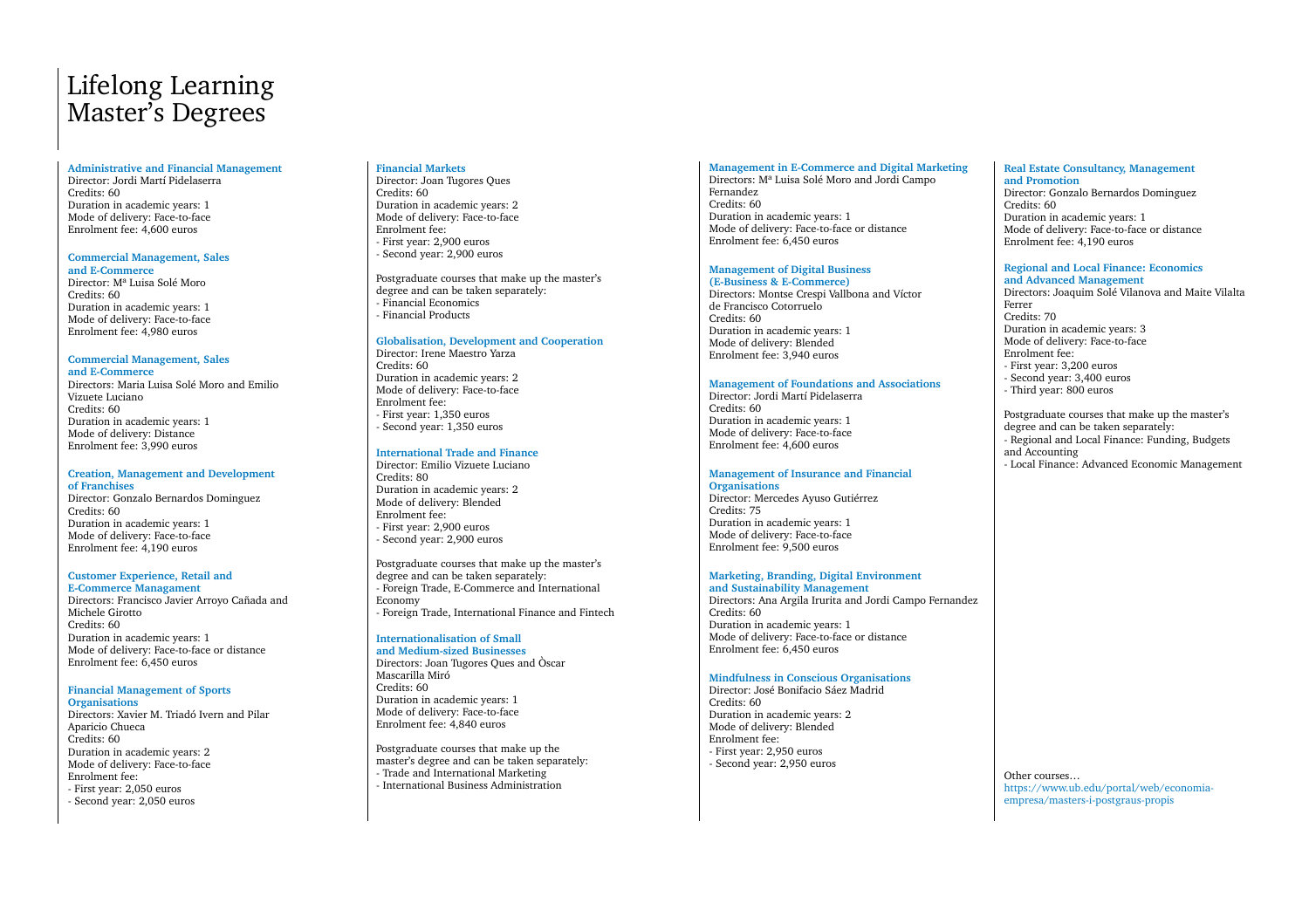# Faculty and UB services

#### *Careers Service*

The Faculty of Economics and Business offers access to the Careers Service, which oversees in-company placements, provides careers guidance services, and manages the co-working space for students involved in business-creation projects. It also organises talks, workshops and other events with major employers and a wide range of organisations of interest to every possible student profile.

Further information: www.ub.edu/CarreresProfessionalsFEE/web/en

## *International Relations Office*

The International Relations Office oversees the management of international mobility programmes in which the Faculty of Economics and Business is involved, seeks new agreements with universities around the world, and actively pursues the on-going internationalisation of the Faculty and its student community.

Further information: [www.ub.edu/economiaempresa](http://www.ub.edu/economiaempresa-internacional/?lang=en)[internacional/?lang=en](http://www.ub.edu/economiaempresa-internacional/?lang=en)

#### *Languages*

#### \* Language Services

The UB's Language Services are responsible for promoting the Catalan language and for buil ding a multilingual university community. They offer advice on linguistic matters to all members of the university community.

Further information: [www.ub.edu/sl/en/](http://www.ub.edu/sl/en/)

#### \* School of Modern Languages

The School of Modern Languages (EIM) offers courses in foreign languages to the whole university community, aiming for quality and formal rigorousness. The school offers ordinary courses, extraordinary introductory courses, oral fluency courses, exam preparation courses and courses aimed at students from different university disciplines in face-to-face, online and blended formats.

Further information: <http://www.eim.ub.edu/>

## *Libraries*

The Economics and Business CRAI Library has two library spaces and provides comprehensive materials for teaching and research, computer rooms, group work rooms, self-service photocopiers and other services. Its opening hours allow for students to study at different hours and during examination periods the library remains open throughout the night.

Further information: [http://crai.ub.edu/en/about-crai/libraries/](http://crai.ub.edu/en/about-crai/libraries/economics-business) [economics-business](http://crai.ub.edu/en/about-crai/libraries/economics-business)

## *UB Sports*

UB Sports provides 100,000 sq m of facilities for a wide range of directed activities and offers members of the university community a range of installations – swimming pools, tennis and padel courts, a football pitch and rugby pitch, etc. – that are only five minutes away from the Faculty!

Further information: <http://www.ub.edu/esports/>



# Study in Barcelona

Barcelona is one of the most prosperous cities in Europe and a fantastic place to live, with a sunny climate and a cosmopolitan cultural life. The cost of living is not very high, particularly when compared to cities such as London and Paris, offering an excellent quality of life and a diverse student mix.

The University of Barcelona offers students the chance to study and undertake research at an institution that is fully integrated into the city around it. Lying on the Mediterranean coast, and with a population of over 1.5 million, Barcelona is one of the most economically, socially and culturally important cities in Europe and is characterised by its extraordinary diversity. Graduates of the UB enjoy an excellent repu tation among international employers. In fact, Barcelona ranks as the 34th best university city in the world According to QS Best Student Ci ties 2022, which combines data on universities, student population, affordability, quality of life and reputation with employers.

# *General advising and housing search assistance*

The University of Barcelona offers students several types of accommodation so that they can choose the one that best suits their needs and expectations:

- UB halls of residence
- UB university residence
- Affiliated halls of residence
- Private university residences

Likewise, students admitted to the UB can address the Barcelona Centre Universitari (BCU), where information and advice are provided.

Further information: <https://www.ub.edu/allotjament/en>